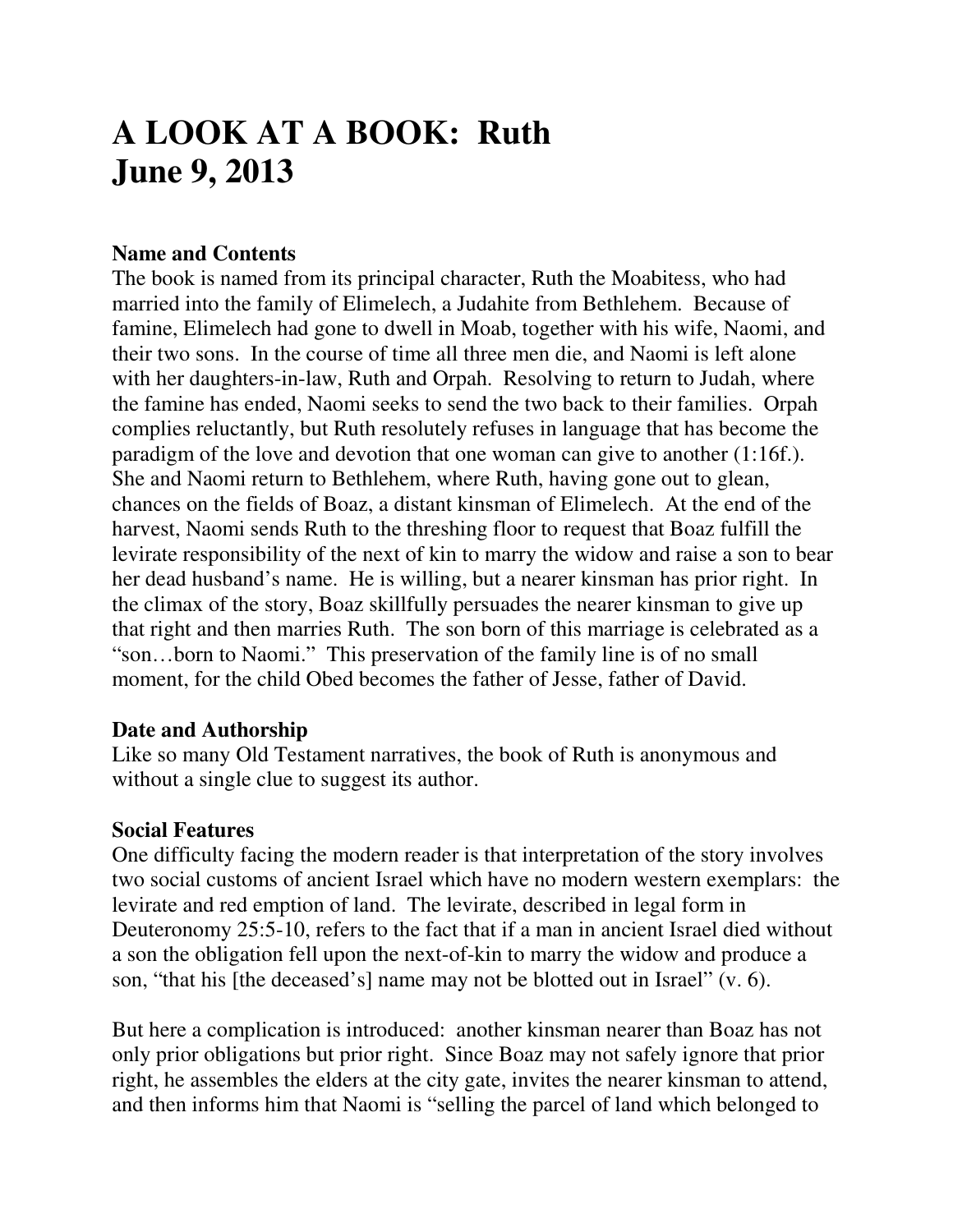our kinsman Elimelech. So I thought I would tell you of it, and said, But it…"  $(4:3f.).$ 

Land was inalienable; it could not be sold outside the family. If poverty forced such an action, the next of kin was obligated to purchase the land and so keep it within the family.

Thinking himself faced with this obligation alone, the nearer kinsman responds affirmatively (4:4). Boaz then prompts him to give up his right by informing him: "The day you buy the field from the hand of Naomi, you are also buoying Ruth the Moabitess, the widow of the dead, in order to restore the name of the dead to his inheritance" $(v, 5)$ . The kinsman then responds that to do so would impair his own inheritance (v. 6), so he is forced to withdraw.

The book centers on the lineage of David (4:17b). The genealogy in vv. 18-22, clearly a later addition, also makes that clear. The original point of the narrative thus is extended beyond showing God's providence and care in the life of one family. It concerns the entire life of the nation, for in the son born to Naomi the history of God's rule under David has begun. In this way the book relates to the Bible's main theme of redemptive history. Thus it is striking to note that the author identifies Ruth as "the Moabitess" in several places where her ethnic origin is uncalled for and even superfluous.

## **Theology**

The book certainly bears witness to the fact, stressed elsewhere in the Old Testament (e.g., Jonah), that God's mercy was not limited exclusively to Israel. The ideal king, David, and ultimately the Messiah sprang from such a line.

However, the primary purpose of the narrative is to show the gracious guidance of God in the life of this family. In fact, the major actor in the drama is God, whose presence in the story leads from Naomi's bitter complaint in 1:20f. This is a book about God's ruling over the events of the lives of those who trust him. It is a divinely granted "rest" (KJV 1:9; 3:1) that "a scheming old lady and a nicely perfumed young woman can bring about with a little strategy."

And yet the book of Ruth stresses God's "all-causality" differently from much other Old Testament literature. No guidance comes through dreams, visions, angelic visitations, or voices from heaven, and no prophet is sent with his "thus saith the Lord." God works behind the scene through the ordinary motivations and events of the story. He "is everywhere – but totally hidden in purely human